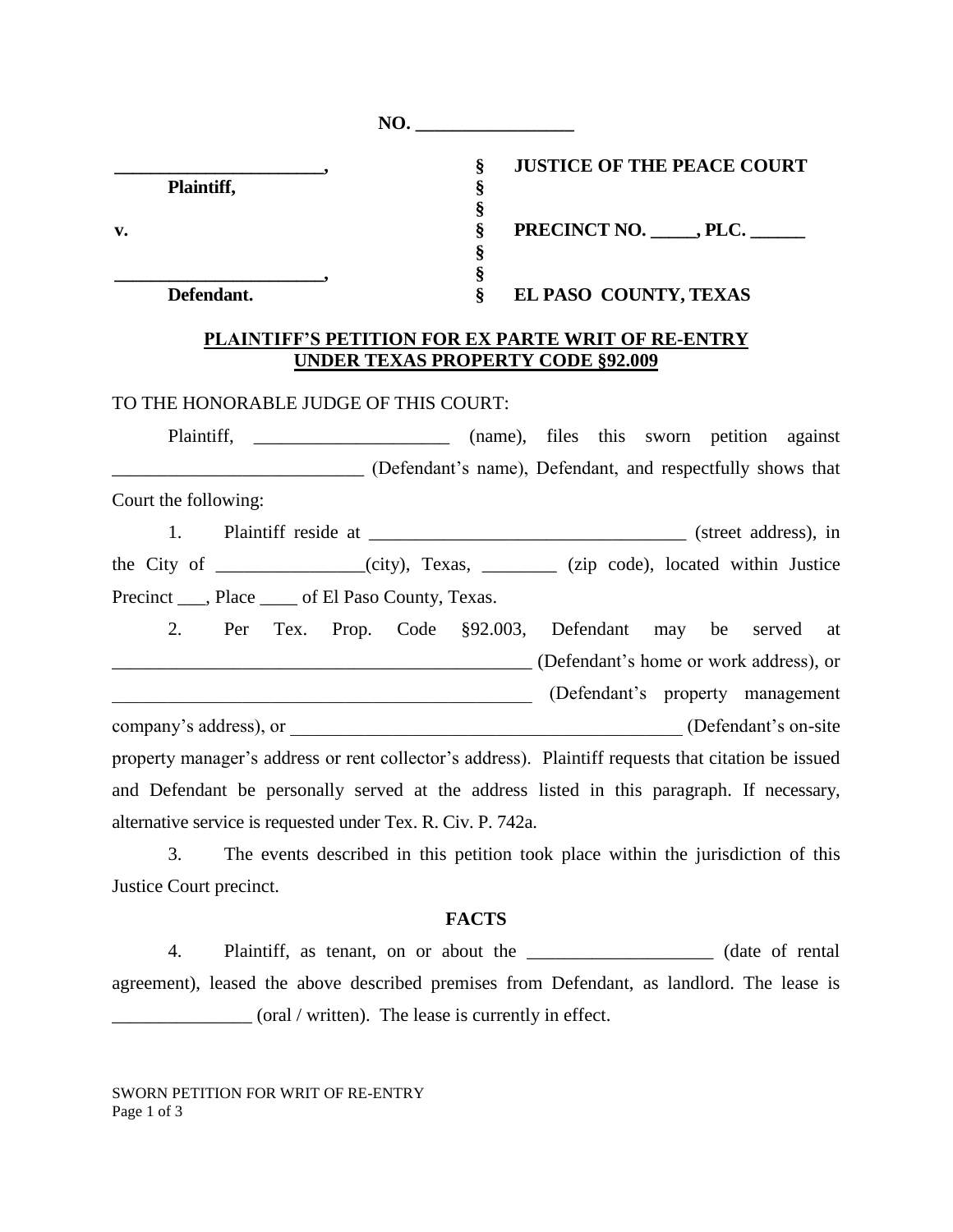5. On or about the the \_\_\_\_\_\_\_\_\_\_\_\_\_\_\_\_\_\_\_\_\_\_\_\_\_\_\_\_\_ (date of lock-out), Defendant locked out Plaintiff from the above rented property. Plaintiff demanded a key or access to the presmises but Defendnat has refused to provide access to the property to Plaintiff in violation of §92.0081 of the Texas Property Code.

### **OTHER FACTS**

\_\_\_\_\_\_\_\_\_\_\_\_\_\_\_\_\_\_\_\_\_\_\_\_\_\_\_\_\_\_\_\_\_\_\_\_\_\_\_\_\_\_\_\_\_\_\_\_\_\_\_\_\_\_\_\_\_\_\_\_\_\_\_\_\_\_\_\_\_\_\_\_\_\_\_\_\_\_

\_\_\_\_\_\_\_\_\_\_\_\_\_\_\_\_\_\_\_\_\_\_\_\_\_\_\_\_\_\_\_\_\_\_\_\_\_\_\_\_\_\_\_\_\_\_\_\_\_\_\_\_\_\_\_\_\_\_\_\_\_\_\_\_\_\_\_\_\_\_\_\_\_\_\_\_\_\_

\_\_\_\_\_\_\_\_\_\_\_\_\_\_\_\_\_\_\_\_\_\_\_\_\_\_\_\_\_\_\_\_\_\_\_\_\_\_\_\_\_\_\_\_\_\_\_\_\_\_\_\_\_\_\_\_\_\_\_\_\_\_\_\_\_\_\_\_\_\_\_\_\_\_\_\_\_\_

\_\_\_\_\_\_\_\_\_\_\_\_\_\_\_\_\_\_\_\_\_\_\_\_\_\_\_\_\_\_\_\_\_\_\_\_\_\_\_\_\_\_\_\_\_\_\_\_\_\_\_\_\_\_\_\_\_\_\_\_\_\_\_\_\_\_\_\_\_\_\_\_\_\_\_\_\_\_

\_\_\_\_\_\_\_\_\_\_\_\_\_\_\_\_\_\_\_\_\_\_\_\_\_\_\_\_\_\_\_\_\_\_\_\_\_\_\_\_\_\_\_\_\_\_\_\_\_\_\_\_\_\_\_\_\_\_\_\_\_\_\_\_\_\_\_\_\_\_\_\_\_\_\_\_\_.

6. The Court should also be aware of the following:

# **CAUSE OF ACTION**

# **Violation of Texas Property Code §92.0081**

7. Defendant violated §92.0081 of the Texas Property Code by unlawfully locking Plaintiff out of Plaintiff's rental unit.

8. Plaintiff requests that the Court issue an Ex Parte Writ of Re-Entry that entitles Plaintiff to immediate possession of the rental property as permitted by section 92.009(c) of the Texas Property Code.

#### **REQUEST FOR RELIEF**

13. Plaintiff requests that the Court find Defendant liable and grant Plaintiff the following relief from Defendant:

- a. an Ex Parte Writ of Re-entry under Texas Property Code 92.009(c) directed to Defendant;
- b. that said Writ of Re-entry be served on Defendant in accordance with law;
- c. that Defendant be prohibited from interfering with Plaintiff's peaceful possession of the premises;
- d. that all court costs be assessed against Defendant;
- e. and for such other relief as Plaintiff may be lawfully entitled until such time proper notice and hearing is held before this Court.